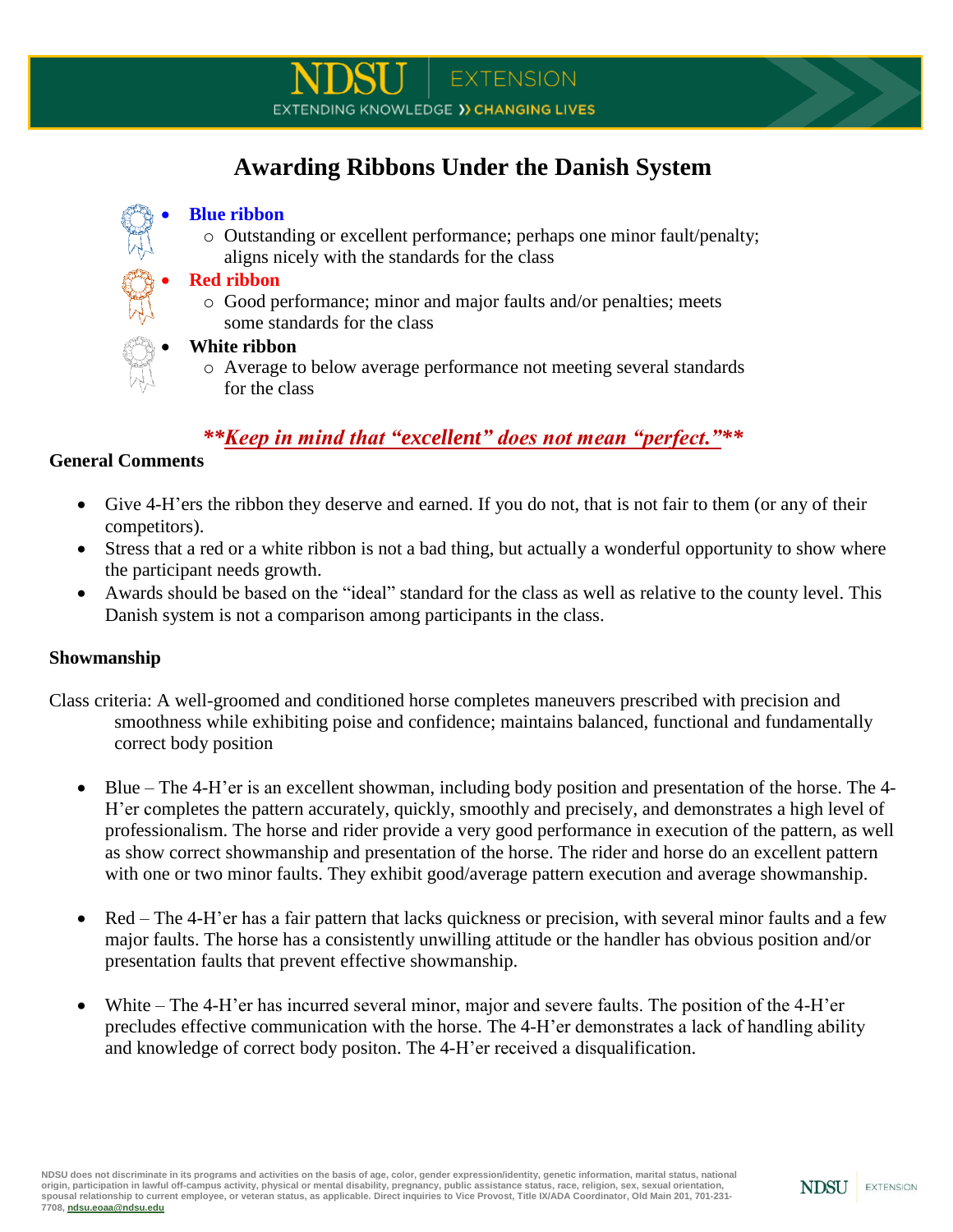## **Western Pleasure**

- Class criteria: Placings are based on brokeness, consistency and quality of movement. A good western pleasure horse has a free-flowing and rhythmical stride in keeping with its conformation. Ideally, the horse is balanced and has a flowing motion while exhibiting correct gaits of proper cadence.
	- Blue The horse shows cadence in all three gaits (walk, jog, lope), maintains a correct frame, and works on a relatively loose rein with minimal guidance from the rider. The horse demonstrates a gate that is good or average, as outlined in the rulebook. The horse is rhythmic in each gait. No major/severe faults occur, as outlined in the rulebook.
	- Red The horse lacks consistency, requires constant guidance from the rider and/or shows resistance to the rider. Cadence and rhythm in a gait are lacking. The horse lacks a consistent frame and/or head set. The horse may acquire multiple minor penalties. The horse exhibits a below-average gait, as outlined in the rulebook.
	- White The horse fails to meet the requirements of the class and/or commits several major faults.

## **Hunter Under Saddle**

- Class criteria: The purpose of the hunter under saddle class is to present or exhibit a horse with a bright, alert expression and whose gaits show potential for being a working hunter. Placings are based on brokeness, consistency and quality of movement. Gaits should be free flowing, ground covering and athletic.
	- Blue The horse shows cadence in all three gaits (walk, trot, canter), maintains a correct frame, and works on an appropriate contact of rein with minimal obvious guidance from the rider. The horse demonstrates a gate that is good or average, as outlined in the rulebook. The horse is rhythmic in each gait. No major/severe faults occur, as outlined in the rulebook.
	- Red The horse lacks consistency, requires a lot of guidance from the rider and/or shows resistance to the rider. Cadence and rhythm in a gait are lacking. The horse lacks a consistent frame and/or head set. The horse may acquire multiple minor penalties. The horse exhibits a below-average gait, as outlined in the rulebook.
	- White The horse fails to meet the requirements of the class and/or commits several major faults.

## **Western Horsemanship/English Equitation**

- Class criteria: This class is designed to evaluate the rider's ability to execute, in concert with the horse, a set of maneuvers prescribed by the judge with precision and smoothness while exhibiting poise and confidence and maintaining a balanced functional and fundamentally correct body position. The communication between the horse and rider should be through subtle cues and aids that are not obvious.
	- Blue The 4-H'er shows excellent horsemanship/equitation, including body position and use of aids. The horse and rider complete the pattern accurately, quickly, smoothly and precisely, and demonstrate a high level of professionalism. A very good rider executes the pattern with correct equitation and use of aids. The contestant is an excellent or very good rider with one or two minor faults. The rider is a good/average rider with correct pattern execution and average horsemanship/equitation.
	- Red The 4-H'er has a fair pattern that lacks quickness or precision, with several minor faults and a few major faults. A rider has obvious position and/or the appearance of faults that prevent effective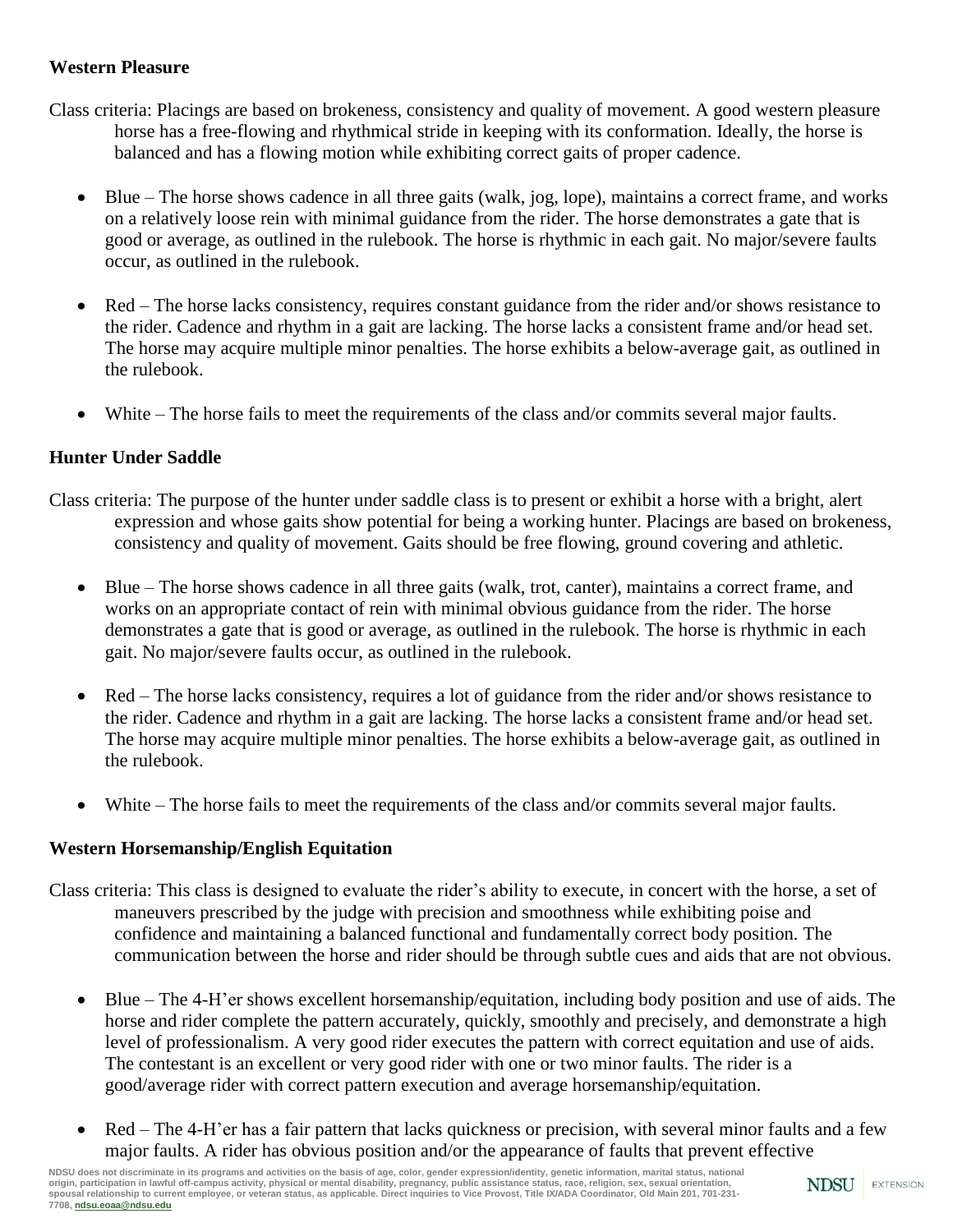horsemanship/equitation. The 4-H'er has a horse that presents an unwilling attitude with obvious position and/or presentation faults that prevent effective horsemanship/equitation.

 White – The 4-H'er has incurred several minor, major and severe faults. The position of the 4-H'er precludes effective communication with the horse. The 4-H'er demonstrates a lack of riding ability and knowledge of correct body positon. The 4-H'er received a disqualification.

## **Trail, Reining, Ranch Riding**

Class criteria: Scores are based on the ability to complete a pattern precisely, with minimal penalties and/or faults.

- $\bullet$  Blue The horse and rider provide a high-quality performance with minimal small penalty points (1 to 3) or minor faults. The horse is consistent, cadenced and rhythmical. The horse fits well within the class description of the ideal standards.
- Red The horse and rider provide a good-quality performance, but multiple minor penalties occurred. Some larger penalties were incurred. Control might be questionable at times. The horse comes out of the frame at times. The horse and rider had several faults.
- White The performance had several major penalties and the 4-H'er obviously was having trouble performing the class properly. Examples include failing to change leads, completing the class pattern in the wrong order, forgetting or adding maneuvers, or riding with two hands in a curb bit.

#### **Timed Event Classes**

Class criteria: Placings are based on the riders' ability to show a degree of difficulty and control.

- Blue The rider has complete control of the horse's direction and speed; the horse expresses a willing attitude; the exhibitor uses proper aids to perform the class; a clean run is executed and the pattern is completed with the added difficulty of speed. In goat tying, the rider is quick and efficient, showing expert, very good or average skills.
- Red The rider appears to understand the pattern but lacks speed. The contestant is an excellent rider who knocks only one to two poles/barrels. The horse shows ability but the rider lacks the horsemanship skills necessary to control the horse, with the added difficulty of speed, or lacks the necessary precision to obtain a blue. In goat tying, the rider may be a bit slower to tie and may have some smoothness of tying issues but still finishes and completes the tie.
- White The effort results in an incompletion of the pattern, disqualification, three or more poles/barrels knocked down, loss of forward motion, failure to follow the course, inability to maintain the gait, incurring of a no-time penalty, failure of the helmet to stay on top of the rider's head during the run or an extremely slow pattern. The rider shows little to no understanding of the skills required for the class. The horse is unwilling to work or anticipates the rider's cues. In goat tying, the rider fails to tie the goat.